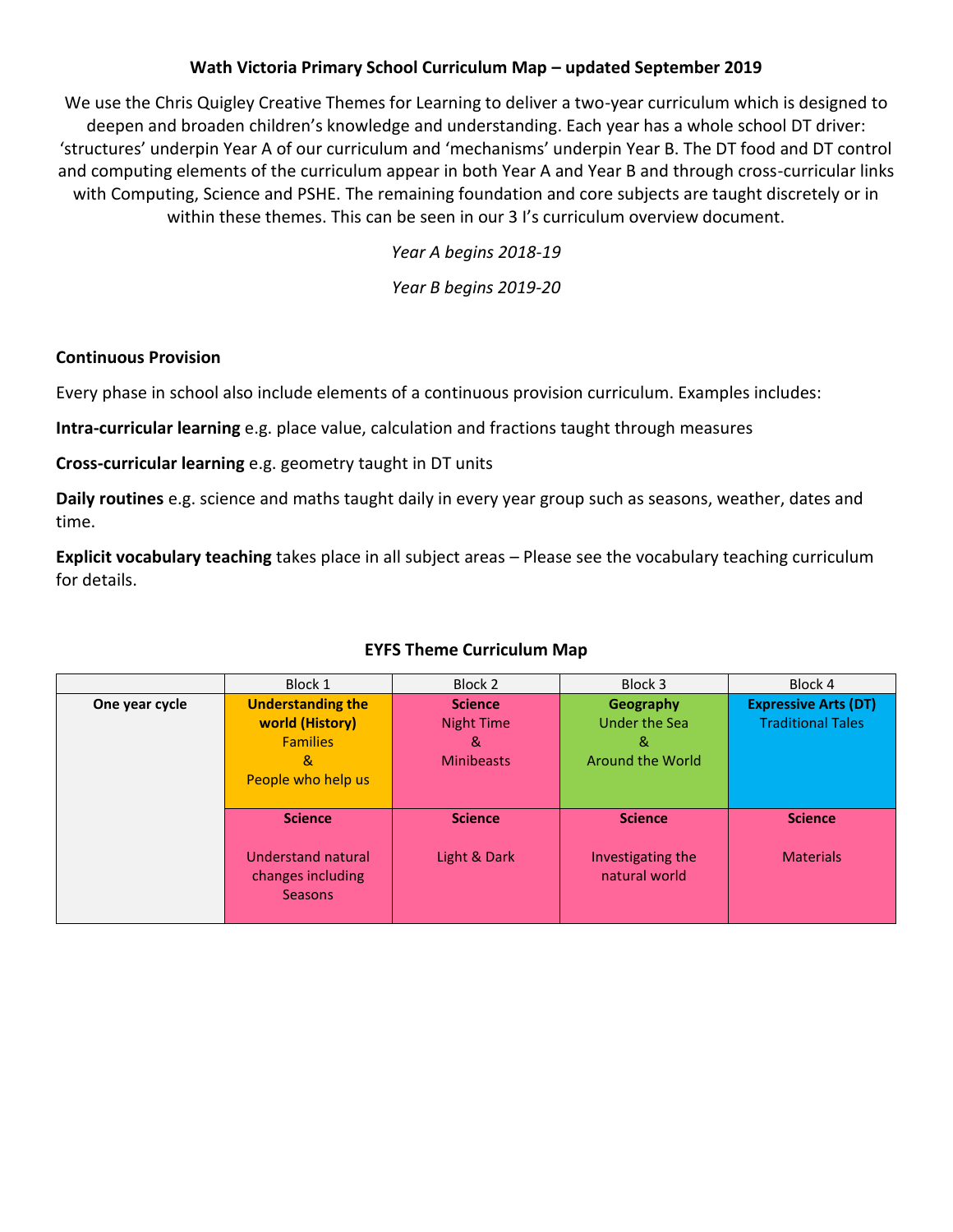|                         | Block 1                              | Block 2                                 | Block 3                     | Block 4                     |
|-------------------------|--------------------------------------|-----------------------------------------|-----------------------------|-----------------------------|
| Year A                  | <b>History</b>                       | Geography                               | <b>DT</b>                   | Geography                   |
| Whole school driver $-$ | <b>London's Burning</b>              | <b>Amazing Africa</b>                   | A Twist in the Tale:        | <b>Growing Together:</b>    |
| <b>DT Structures</b>    |                                      |                                         | <b>Homes</b>                | On the Farm                 |
|                         |                                      |                                         |                             |                             |
|                         |                                      |                                         |                             |                             |
|                         | <b>Science</b>                       | <b>Science</b>                          | <b>Science</b>              | <b>Science</b>              |
|                         |                                      |                                         |                             |                             |
|                         | Understanding humans<br>and animals: | <b>Habitats</b>                         | <b>Materials</b>            | Understanding plants        |
|                         | <b>Classification</b>                |                                         |                             |                             |
|                         |                                      |                                         |                             |                             |
| Year B                  | Geography                            | <b>DT</b>                               | <b>History</b>              | Geography                   |
| Whole school driver $-$ | <b>Extreme Weather</b>               |                                         |                             | <b>Australian Adventure</b> |
| DT Mechanisms           |                                      | The Story of Toys:<br><b>Mechanisms</b> | <b>Travelling Through</b>   |                             |
|                         |                                      |                                         | Time:                       |                             |
|                         |                                      |                                         | <b>Transport</b>            |                             |
|                         | <b>Science</b>                       | <b>Science</b>                          | <b>Science</b>              | <b>Science</b>              |
|                         | <b>Seasonal Changes;</b>             |                                         | <b>Understanding humans</b> |                             |
|                         | <b>Growth &amp; Survival</b>         | <b>Forces</b>                           | and animals: ocean          | Investigate living          |
|                         |                                      |                                         | animals; ESR                | things: identifying         |
|                         |                                      |                                         |                             | plants                      |

## **KS1 Theme Curriculum Map – Phase Map**

# **LKS2 Theme Curriculum Map – Phase Map**

|                                 | Block 1                  | Block 2                | Block 3                    | Block 4                   |
|---------------------------------|--------------------------|------------------------|----------------------------|---------------------------|
| Year A<br>Whole school driver - | Geography                | <b>History</b>         | <b>History</b>             | <b>DT</b>                 |
| <b>DT Structures</b>            | Eurovision               | <b>Buildings</b>       | Language.                  | Banana Keyboard           |
|                                 |                          |                        |                            |                           |
|                                 |                          |                        |                            |                           |
|                                 |                          |                        |                            |                           |
|                                 | <b>Science</b>           | <b>Science</b>         | <b>Science</b>             | <b>Science</b>            |
|                                 |                          |                        |                            |                           |
|                                 | Plants                   | <b>Light and Sound</b> | Classification             | <b>Animals and humans</b> |
|                                 |                          |                        |                            |                           |
|                                 |                          |                        |                            |                           |
| Year B                          | <b>History</b>           | <b>Geography</b>       | <b>History</b>             | <b>History/DT</b>         |
| Whole school driver -           |                          |                        |                            |                           |
| DT Mechanisms                   | <b>The Arts</b>          | Land of Hope and Glory | <b>Transport and trade</b> | Art bot.                  |
|                                 |                          |                        |                            |                           |
|                                 | <b>Science</b>           | <b>Science</b>         | <b>Science</b>             | <b>Science</b>            |
|                                 | <b>Rocks and fossils</b> | Water cycle            | Forces and magnets         | Electricity.              |
|                                 |                          | Changes in state       |                            |                           |
|                                 |                          |                        |                            |                           |